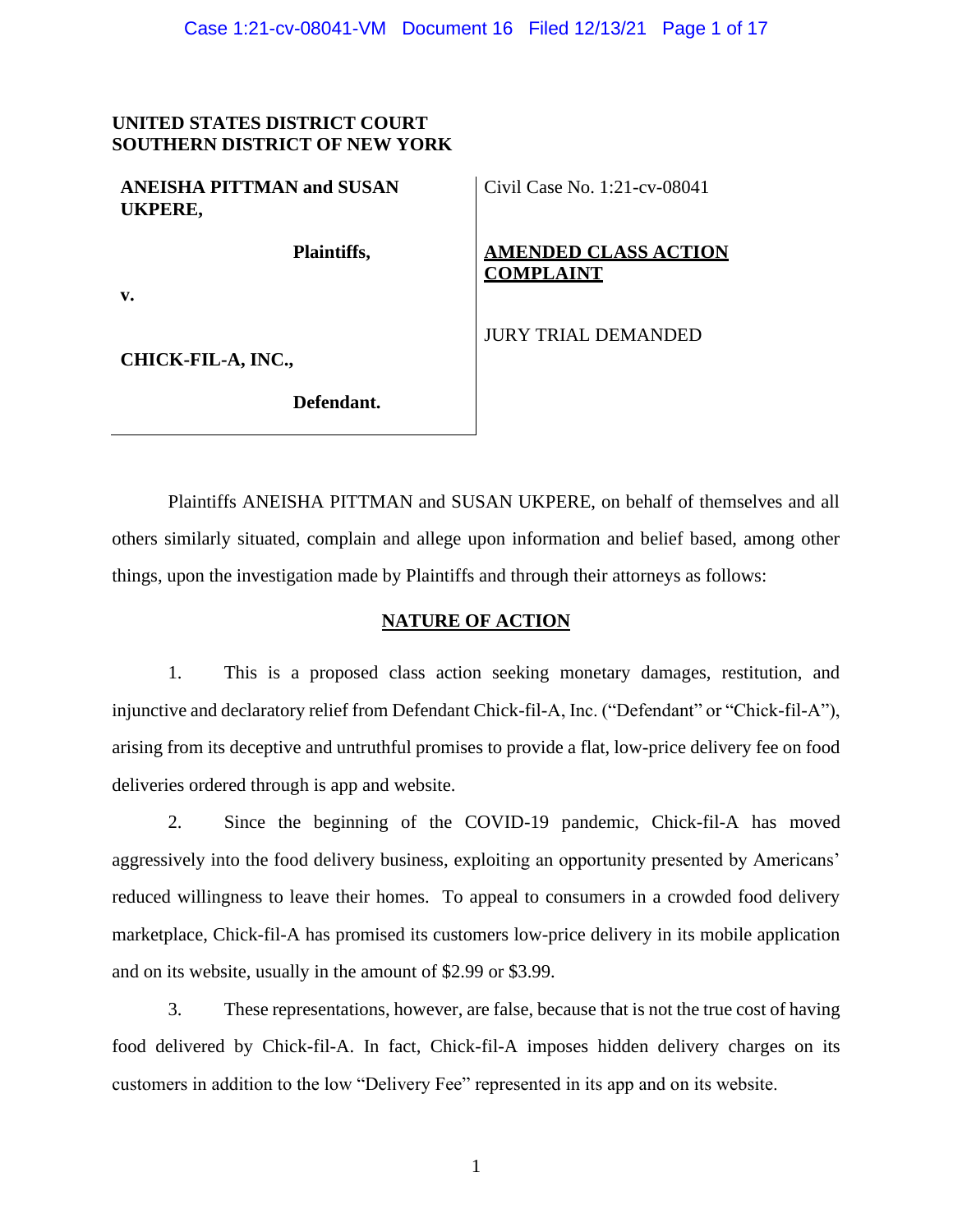#### Case 1:21-cv-08041-VM Document 16 Filed 12/13/21 Page 2 of 17

4. On delivery orders only, Chick-fil-A secretly marks up food prices for delivery orders by a hefty 25-30%. In other words, the identical order of a 30-count chicken nuggets costs approximately \$5-6 more when ordered for delivery than when ordered via the same mobile app for pickup, or when ordered in-store.

5. This hidden delivery upcharge makes Chick-fil-A's promise of low-cost delivery patently false. The true delivery costs are obscured, as described above, and far exceed its express representation that its "Delivery Fee" is a flat fee of only \$2.99 or \$3.99.

6. By falsely marketing a quantified, low-cost delivery charge, Chick-fil-A deceives consumers into making online food purchases they otherwise would not make.

7. Chick-fil-A misrepresents the nature of the delivery charges assessed on the Chickfil-A mobile application and the website, by issuing in-app and online marketing materials that fail to correct reasonable understandings of its low-cost delivery promises, and that misrepresent the actual costs of the delivery service.

8. Specifically, Chick-fil-A omits and conceals material facts about the Chick-fil-A delivery service, never once informing consumers in any disclosure, at any time, that the use of the delivery service causes a substantial increase in food prices.

9. Hundreds of thousands of Chick-fil-A customers like Plaintiffs have been assessed hidden delivery charges they did not bargain for.

10. Consumers like Plaintiffs reasonably understand Chick-fil-A's express "Delivery Fee" representation to disclose the total additional cost they will pay as a result of having their food delivered, as opposed to ordering online and picking up food in person, or ordering and picking up food in person.

11. By unfairly obscuring its true delivery costs, Chick-fil-A deceives consumers and gains an unfair upper hand on competitors that fairly disclose their true delivery charges. For example, other restaurants such as Del Taco and El Pollo Loco both offer delivery services through their app and website. But unlike Chick-fil-A, Del Taco and El Pollo Loco fairly and prominently represent their true delivery charges.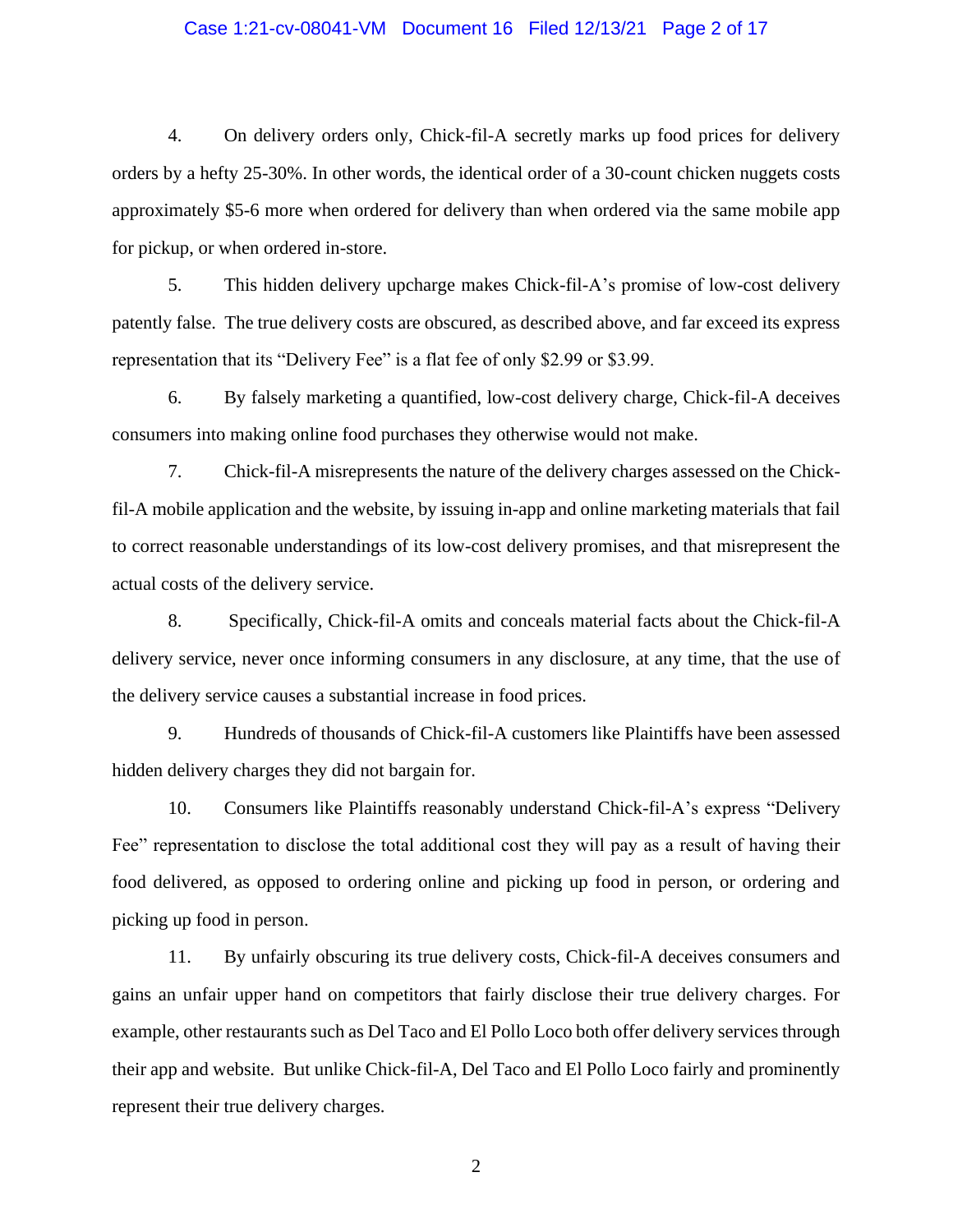#### Case 1:21-cv-08041-VM Document 16 Filed 12/13/21 Page 3 of 17

12. Plaintiffs seek damages and, among other remedies, injunctive relief that fairly allows consumers to decide whether they will pay Chick-fil-A's delivery mark-ups.

#### **PARTIES**

13. Plaintiff Aneisha Pittman is a citizen of the State of New York who resides in New York, New York.

14. Plaintiff Susan Ukpere is a citizen of the State of New Jersey who resides in Woodbridge, New Jersey.

15. Defendant, Chick-fil-A Inc. is incorporated in Georgia and maintains its principal business offices in Atlanta, Georgia.

#### **JURISDICTION AND VENUE**

16. This Court has original jurisdiction of this action under the Class Action Fairness Act of 2005. Pursuant to 28 U.S.C. §§ 1332(d)(2) and (6), this Court has original jurisdiction because (1) the proposed class is comprised of at least 100 members; (2) Plaintiffs are citizens of New Jersey and New York, making at least one member of the proposed class a citizen of a different state than Defendant; and (3) the aggregate claims of the putative class members exceed \$5 million, exclusive of interest and costs.

17. Venue is proper in this district pursuant to 28 U.S.C. § 1391 because Chick-fil-A is subject to personal jurisdiction here and regularly conducts business in this district. Also, a substantial portion of the events or omissions giving rise to the claims asserted herein occurred in this district.

#### **COMMON FACTUAL ALLEGATIONS**

# **A. Food Delivery Services Increase in Popularity, and then Explode in Popularity During the Pandemic.**

18. In 2018, the online food delivery industry was an astounding \$82 billion in gross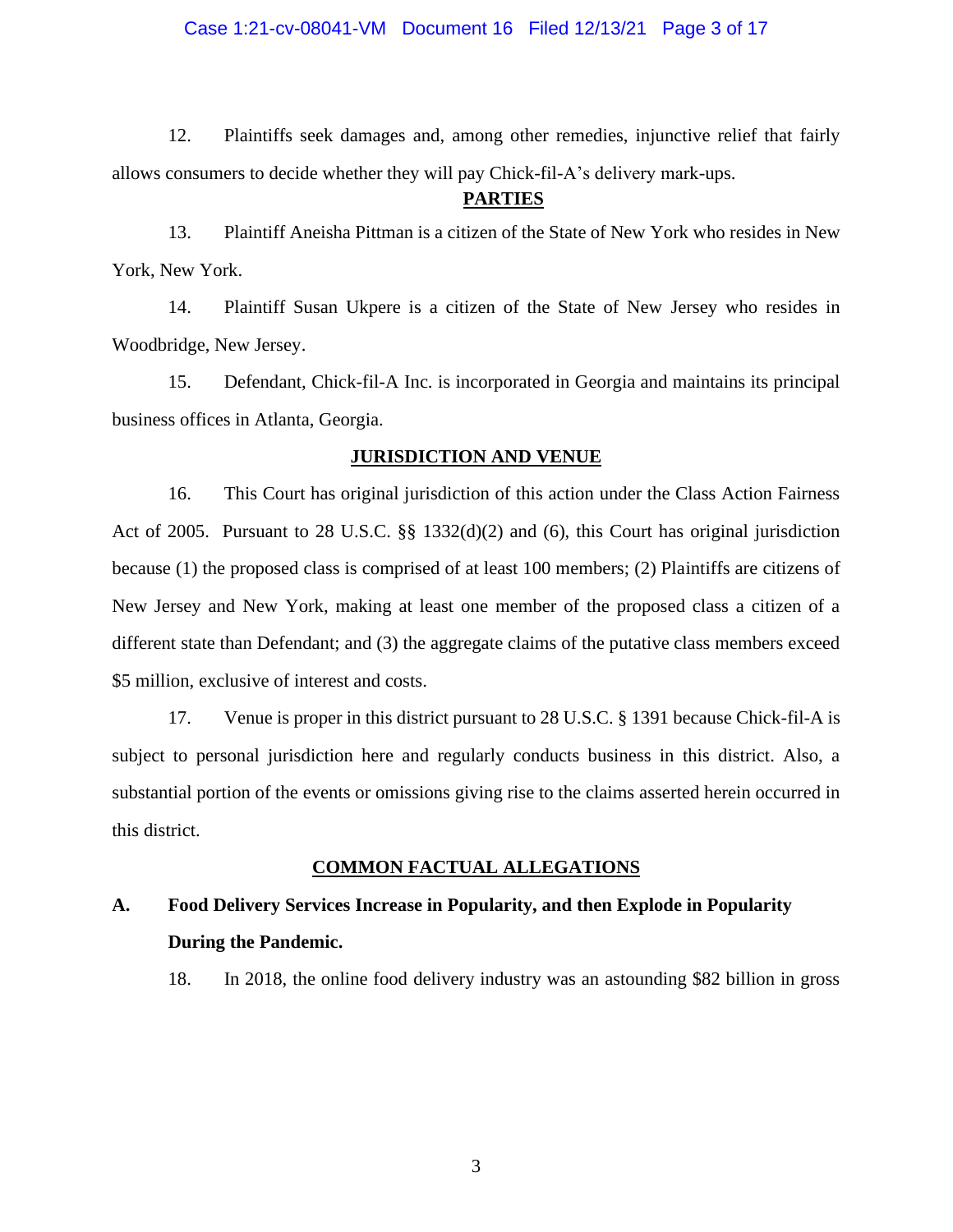### Case 1:21-cv-08041-VM Document 16 Filed 12/13/21 Page 4 of 17

revenue and projected to exceed \$200 billion by 2025.<sup>1</sup>

19. US Foods reports that the average American consumer has two food delivery apps installed on their mobile phone and uses those apps three times per month.<sup>2</sup>

20. The online food delivery industry predominately influences the country's most financially vulnerable populations. A nationwide research study conducted by  $\chi$  zion reveals that the largest user markets for online delivery food services are the young and the poor.<sup>3</sup> During a 90-day timeframe, 63% of consumers between the ages of 18 and 29 used a multi-restaurant delivery website or app service, followed by 51% of consumers between the ages of 30 to 44.<sup>4</sup> The study also demonstrated that the "less income a consumer earns, the more likely the consumer is to take advantage of restaurant delivery services," as those earning less than \$10,000 per year ordered online delivery the most  $(51.6\%)$ .<sup>5</sup>

21. Put plainly, the allure for online food delivery services has historically been based upon pure convenience. A 2019 Gallup study of third-party delivery services companies like GrubHub, DoorDash, and Uber Eats reported 72% of customers order online food delivery because they don't want to leave their house; 50% so that they can continue with their ongoing activities; and 41% to avoid bad weather.<sup>6</sup>

22. According to data compiled by Yelp, food delivery orders have *doubled* since the

4 *Id.*

5 *Id.*

<sup>1</sup> *See* Frost & Sullivan, *\$9.6 Billion in Investments Spurring Aggressive Expansion of Food Delivery Companies,* October 25, 2019, accessible at https://ww2.frost.com/news/pressreleases/9-6-billion-in-investments-spurring-aggressive-expansion-of-food-delivery-companies/, last accessed January 19, 2021.

<sup>2</sup> *See* US Foods, *New Study Shows What Consumers Crave in a Food Delivery Service,* 2019, accessible at https://www.usfoods.com/our-services/business-trends/2019-food-deliverystatistics.html, last accessed January 19, 2021.

<sup>3</sup> *See* Aric Zion and Thomas Hollman, Zion & Zion Research Study, *Usage and Demographics of Food Delivery Apps,* accessible at https://www.zionandzion.com/research/food-delivery-appsusage-and-demographics-winners-losers-and-laggards/, last accessed January 19, 2021.

<sup>6</sup> *See* Sean Kashanchi, Gallup, *Third-Party Delivery Will Grow; Is Your Restaurant Ready?,* May 6, 2019, accessible at https://www.gallup.com/workplace/248069/third-party-delivery-growrestaurant-ready.aspx, last accessed January 19, 2021.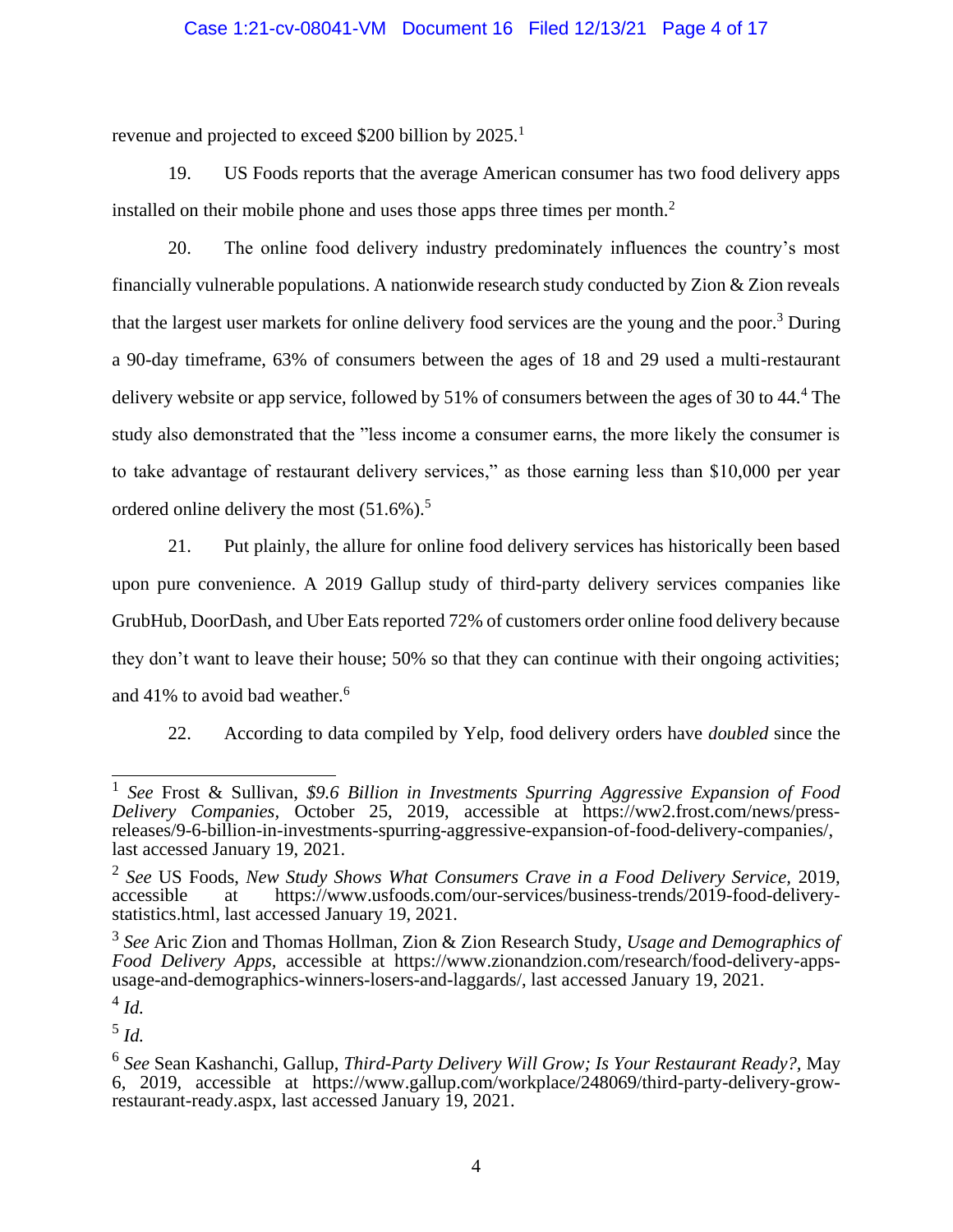#### Case 1:21-cv-08041-VM Document 16 Filed 12/13/21 Page 5 of 17

COVID-19 outbreak began.<sup>7</sup>

23. The arrival of the unprecedented COVID-19 pandemic escalated the value of online food delivery services from one of pure convenience to that of a comforting necessity for many consumers who are sick, in a high-risk population group for COVID-19, or simply do not feel safe to leave their homes and venture out into the public to purchase food during quarantine.

24. In its 2019 Economic Report conducted by research firm Technomic, DoorDash reported that 86% of customers agreed that DoorDash played an important role in helping them access food during the pandemic and 77% of consumers increased their use of third-party delivery services during this time.<sup>8</sup> Indeed, amidst the uncertainty of the novel virus, 68% of consumers now view ordering food online for delivery as the safer option.<sup>9</sup>

25. The era of COVID-19 undoubtedly caused a significant revenue boom for third party delivery services. SEC filings indicate that the top four U.S. food-delivery apps (DoorDash, Uber Eats, GrubHub, and Postmates) collectively experienced a *\$3 billion increase* in revenue in just two quarters, April through September, following the enactment of shelter-in-place restrictions throughout the nation. $10$ 

26. The ramp up in utilization of food delivery services also had a massive positive impact on restaurant owners who were quickly on the brink of facing permanent closures during lockdown: 67% of restaurant operators said DoorDash was crucial to their business during

<sup>7</sup> *See* Tal Axelrod, The Hill, *Yelp: Delivery and take-out twice as popular as usual amid coronavirus,* March 20, 2020, available at https://thehill.com/policy/technology/488749-yelpdelivery-and-take-out-twice-as-popular-as-usual-amid-coronavirus, last accessed January 19, 2021.

<sup>8</sup> *See* Technomic and DoorDash, 2019 Economic Impact Report, *The Impact of DoorDash on Economic Activity and Restaurant Resilience,* available at https://doordashimpact.com/media/2019-Economic-Impact-Report.pdf, last accessed January 19, 2021.

<sup>9</sup> *Id.*

<sup>&</sup>lt;sup>10</sup> See Levi Sumagaysay, Market Watch, *The pandemic has more than doubled food-delivery apps' business.* Now what?, last updated November 27, 2020, available at *business. Now what?,* last updated November 27, 2020, available at https://www.marketwatch.com/story/the-pandemic-has-more-than-doubled-americans-use-offood-delivery-apps-but-that-doesnt-mean-the-companies-are-making-money-11606340169, last accessed January 19, 2021.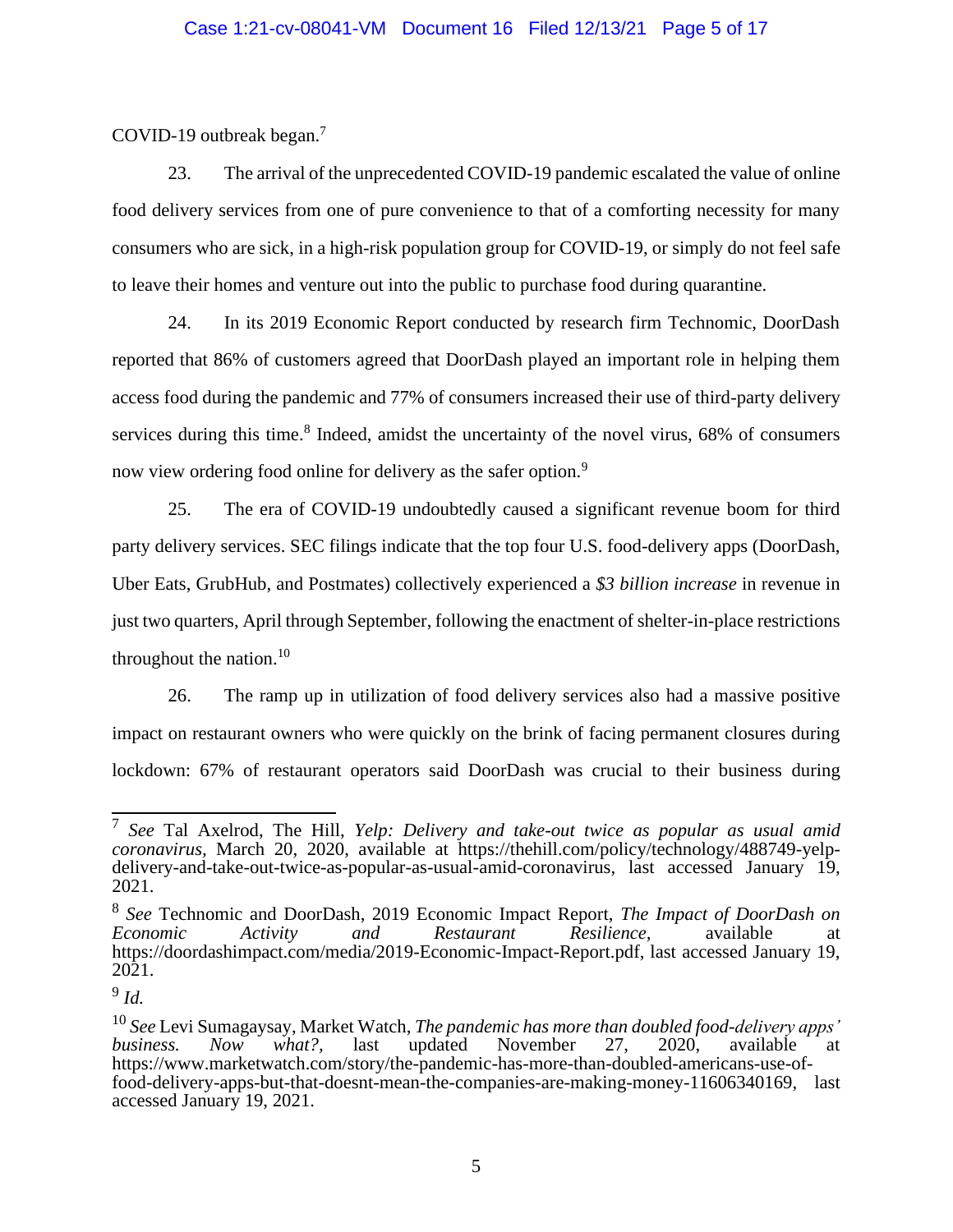#### Case 1:21-cv-08041-VM Document 16 Filed 12/13/21 Page 6 of 17

COVID-19 and 65% say they were actually able to *increase* profits during this time because of DoorDash.

27. In the wake of the food delivery surge, Consumer Reports highlighted the need for fee transparency for consumers who use these apps and services.<sup>11</sup> A research team investigated food delivery companies and the report measured their compliance with new rules regarding fees enacted in seven US cities aimed at protecting consumers and businesses during the pandemic. It found that these companies continued to not comply with the new ordinances and continued to "employ design practices that obfuscate fees." They concluded that "[c]onsumers deserve to have informed choices to understand what they are being charged for *and* how their dollars spent impacts the restaurants they support and patronize in their communities."

#### **B. Chick-fil-A's App and Website Fails to Bind Users to Any Terms of Service.**

28. When a consumer downloads the Chick-fil-A app, or uses the Chick-fil-A website, he may create an account in order to place an order for delivery or pickup.

29. In order to do so, a user enters in a name and contact information.

30. While the account creation screen contains a small hyperlink to view Chick-fil-A's Terms of Service and Privacy Notice, users are not required to affirmatively consent to such terms, such as by clicking or checking a box.

# **C. Chick-fil-A Prominently and Plainly Represents a Flat "Delivery Fee" on its App and Website.**

31. Beginning in early 2020, Chick-fil-A began prominently featuring low-cost delivery promises on its mobile application and on its website.

32. Such representations often are made on the home screen of the app or website, and were always made on the check-out screen of the app and website, prior to the finalization of an order. On that screen, Chick-fil-A promised a flat "Delivery Fee," usually in the amount of \$2.99

<sup>&</sup>lt;sup>11</sup> *See* Consumer Reports, *Collecting Receipts: Food Delivery Apps & Fee Transparency,* September 29. 2020. accessible at https://digital-lab-wp.consumerreports.org/wp-September 29, 2020, accessible at https://digital-lab-wp.consumerreports.org/wpcontent/uploads/2020/09/Food-delivery\_-Report.pdf, last accessed January 19, 2021.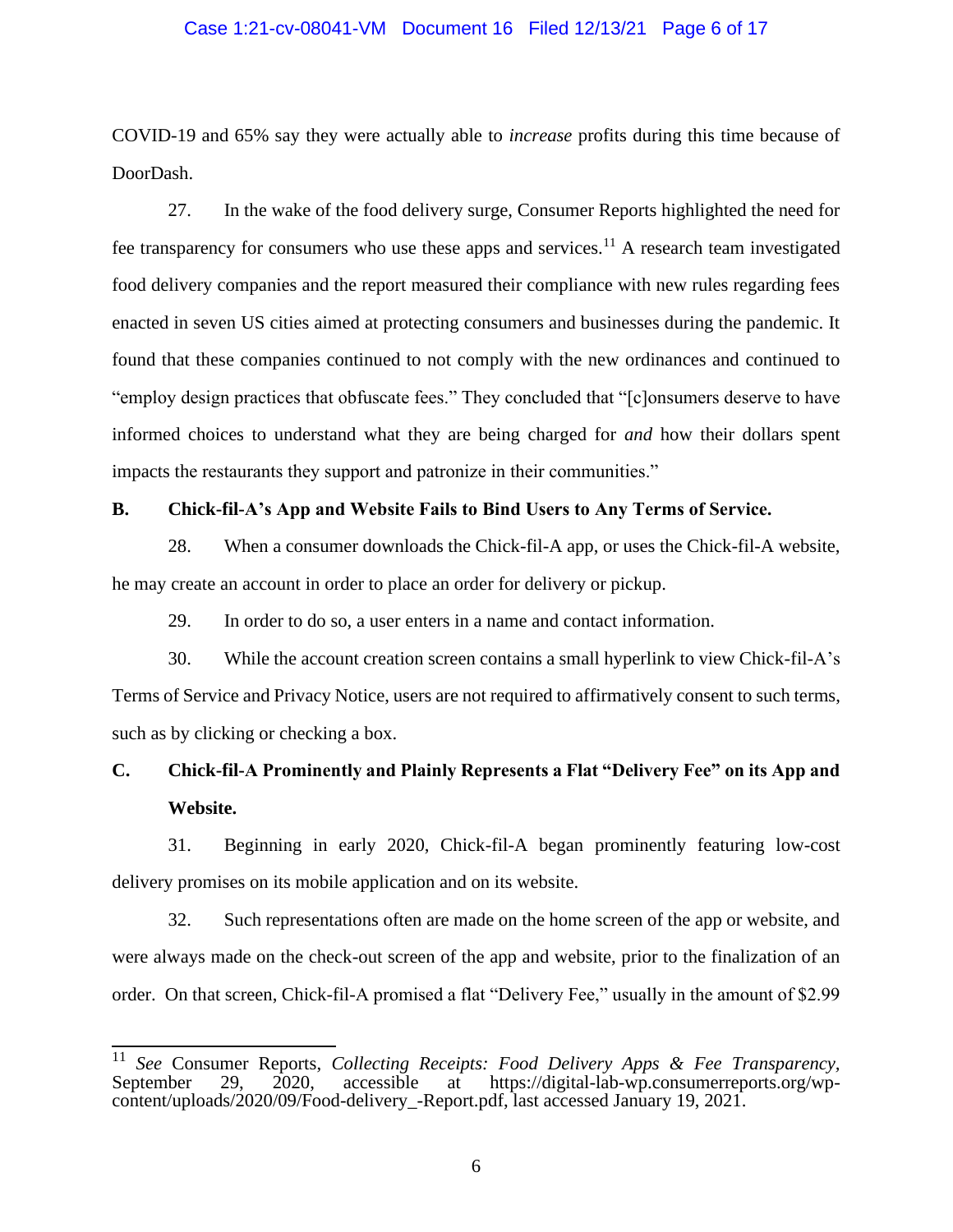#### Case 1:21-cv-08041-VM Document 16 Filed 12/13/21 Page 7 of 17

or \$3.99.

33. Specifically, for supposed "\$3.99 Delivery Fee" orders, the order finalization screen states:

Subtotal: [representing the cost of the food selected]

Tax: [representing sales tax]

Delivery Fee: \$3.99

Tip:

Total: [adding up the above]

34. In short, there was no way for Plaintiffs or other users of the Chick-fil-A mobile application or website to *avoid* seeing Chick-fil-A's promises of a flat fee, \$3.99 delivery charge.

# **D. Chick-fil-A Omits and Conceals Material Facts About the Costs of the Chick-fil-A Delivery Service.**

35. But those disclosures were false and misleading, and the delivery charge was not, in fact, a flat fee of \$2.99 or \$3.99.

36. Chick-fil-A furtively marked up the cost of food reflected in the "Subtotal" adding a hefty 25-30% to the cost of the food items ordered for delivery. Chick-fil-A did not and does not make similar markups for identical food items ordered via the same app or website, where such items are ordered for pickup instead of delivery.

37. Chick-fil-A omitted this material fact from its app and website disclosures, never informing users of this secret markup.

38. This secret markup—which Chick-fil-A *only* applies to delivery orders—is a hidden delivery fee. This alone renders false Chick-fil-A's promise of a flat, low-cost delivery fee of \$2.99 or \$3.99, which is made repeatedly in the app and the website, and then again in the "Delivery Fee" line item on the order screen.

39. In short, the "Delivery Fee" is not actually \$2.99 or \$3.99. The actual "Delivery Fee"—the extra charge for having food delivered as opposed to picking it up—is the listed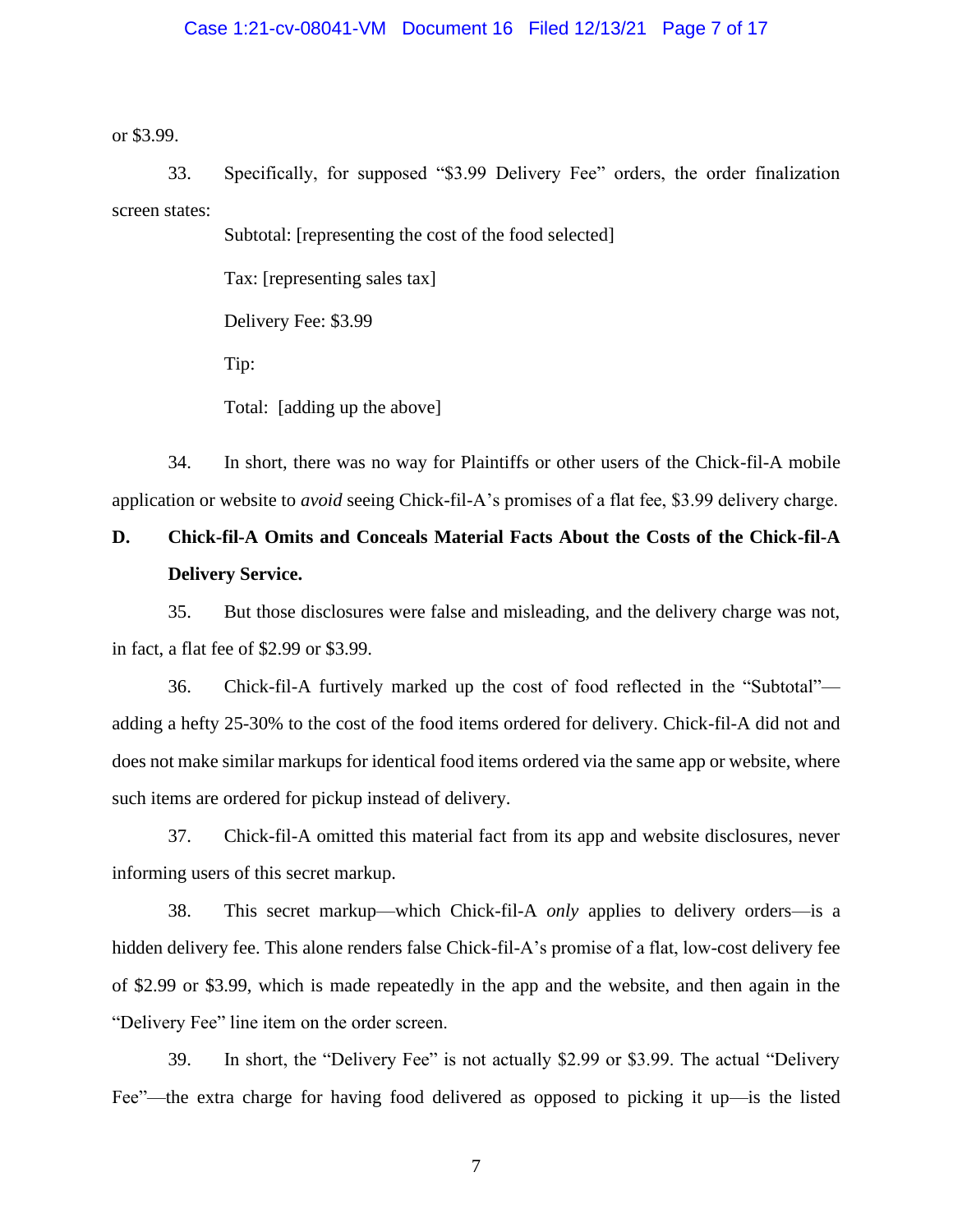#### Case 1:21-cv-08041-VM Document 16 Filed 12/13/21 Page 8 of 17

"Delivery Fee" *plus* the hidden food markup applied exclusively to delivery orders.

40. Chick-fil-A does not inform consumers the true costs of its delivery service and it misrepresents its "Delivery Fee" as \$2.99 or \$3.99, when in fact that cost is actually much higher.

### **E. Other Restaurant Industry Actors Disclose Delivery Fees Fairly and Expressly.**

41. By unfairly obscuring its true delivery costs, Chick-fil-A deceives consumers and gains an unfair upper hand on competitors that fairly disclose their true delivery charges. For example, other restaurants like Del Taco and El Pollo Loco both offer delivery services through their app and website. But unlike Chick-fil-A, Del Taco and El Pollo Loco fairly and prominently represent their true delivery charges.

42. For example, Del Taco does not mark-up food charges for delivery orders through its app. Instead, for delivery orders its ordering screen presents the following:

Subtotal:

Tax:

Delivery Charge:

Tip:

43. All line-item amounts are **identical** for delivery and pick-up orders, except for the plainly and fairly disclosed delivery charge—allowing consumers to understand the true cost of the delivery service.

44. Similarly, El Pollo Loco does not mark-up food charges for delivery orders through its app. Instead, for delivery orders its ordering screen presents the following:

Subtotal:

Delivery Charge:

Tax:

45. All line-item amounts are **identical** for delivery and pick-up orders, except for the plainly and fairly disclosed delivery charge—allowing consumers to understand the true cost of the delivery service.

46. Lastly, although Instacart, the grocery delivery service, does mark-up item charges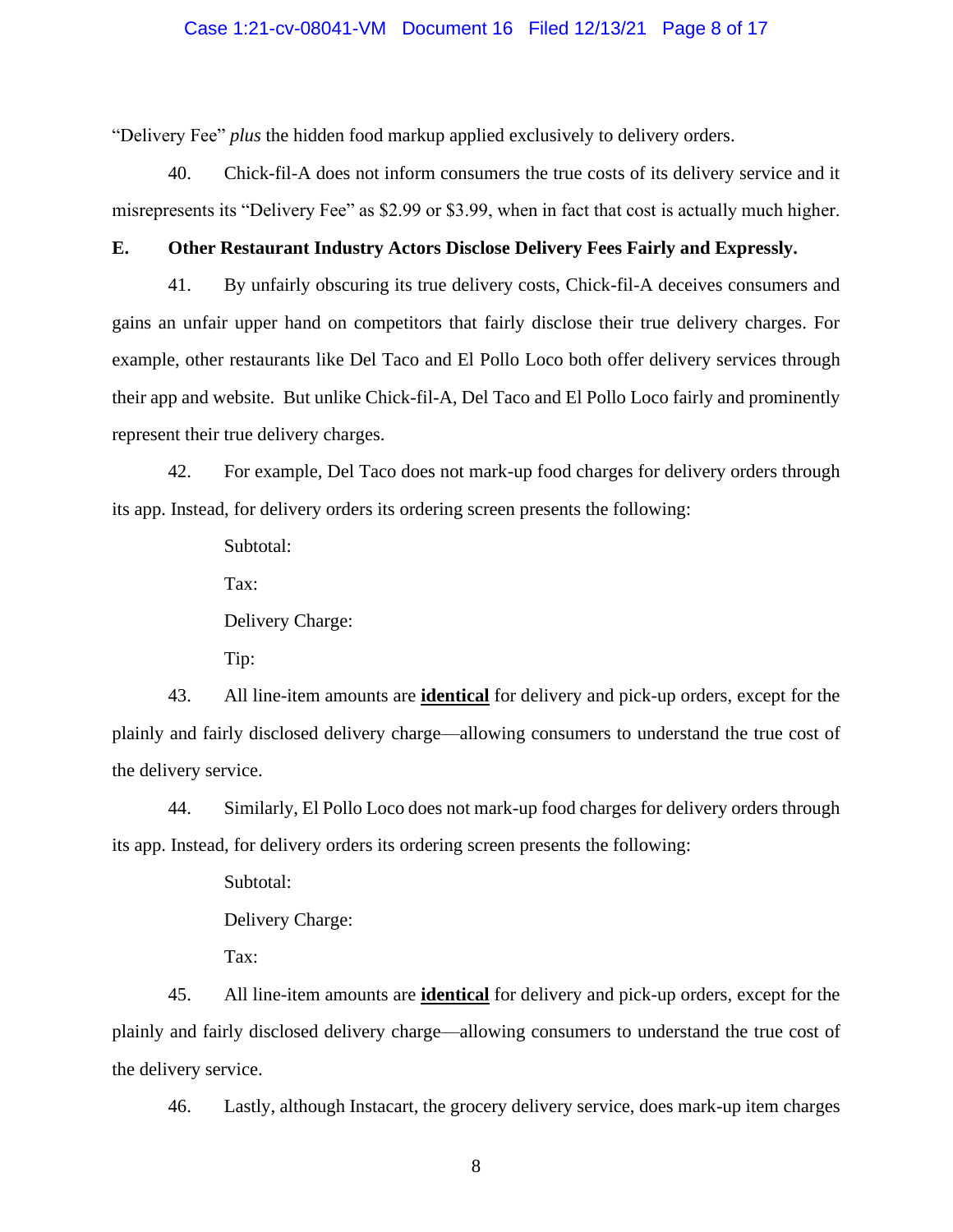#### Case 1:21-cv-08041-VM Document 16 Filed 12/13/21 Page 9 of 17

for delivery orders made through its app, it provides an express warning to consumers that the item prices listed on its app are "higher than in-store prices." Instacart's clear disclaimer is made visible to consumers before they place their orders and allows consumers to understand that they are paying a higher price for utilizing the delivery service, as opposed to what they would pay had they purchased the same items in-store.

#### **F. Plaintiffs' Experiences**

47. From within New York state, Plaintiff Aneisha Pittman made an online purchase of food from the Chick-fil-A restaurant located in New York, New York on November 13, 2020, in the total amount of \$22.88.

48. Prior to placing her order, the Chick-fil-A website stated that the Delivery Fee was \$3.99.

49. However, the cost of food ordered by Plaintiff Pittman bore a hidden delivery fee markup. To illustrate, Chick-fil-A charged Plaintiff Pittman \$12.85 for an 8-count of Chick-Fil-A nuggets meal.

50. Upon information and belief, the same item would have cost Plaintiff Pittman 25- 30% less than what she had paid had she picked it up from the Chick-fil-A location instead.

51. Plaintiff Pittman would not have made the purchase had she known the Chick-fil-A delivery fee was not in fact \$3.99.

52. If she had known the true delivery fee, she would have chosen another method for receiving food from Chick-fil-A or ordered food from another provider.

53. From within New Jersey, Plaintiff Susan Ukpere made an online purchase of food from the Chick-fil-A restaurant located in Woodbridge, New Jersey on August 29, 2020, in the total amount of \$26.30.

54. Prior to placing her order, the Chick-fil-A website stated that the Delivery Fee was \$2.99.

55. However, the cost of food ordered by Plaintiff Ukpere bore a hidden delivery fee markup. To illustrate, Chick-fil-A charged Plaintiff Ukpere \$11.05 for a spicy deluxe sandwich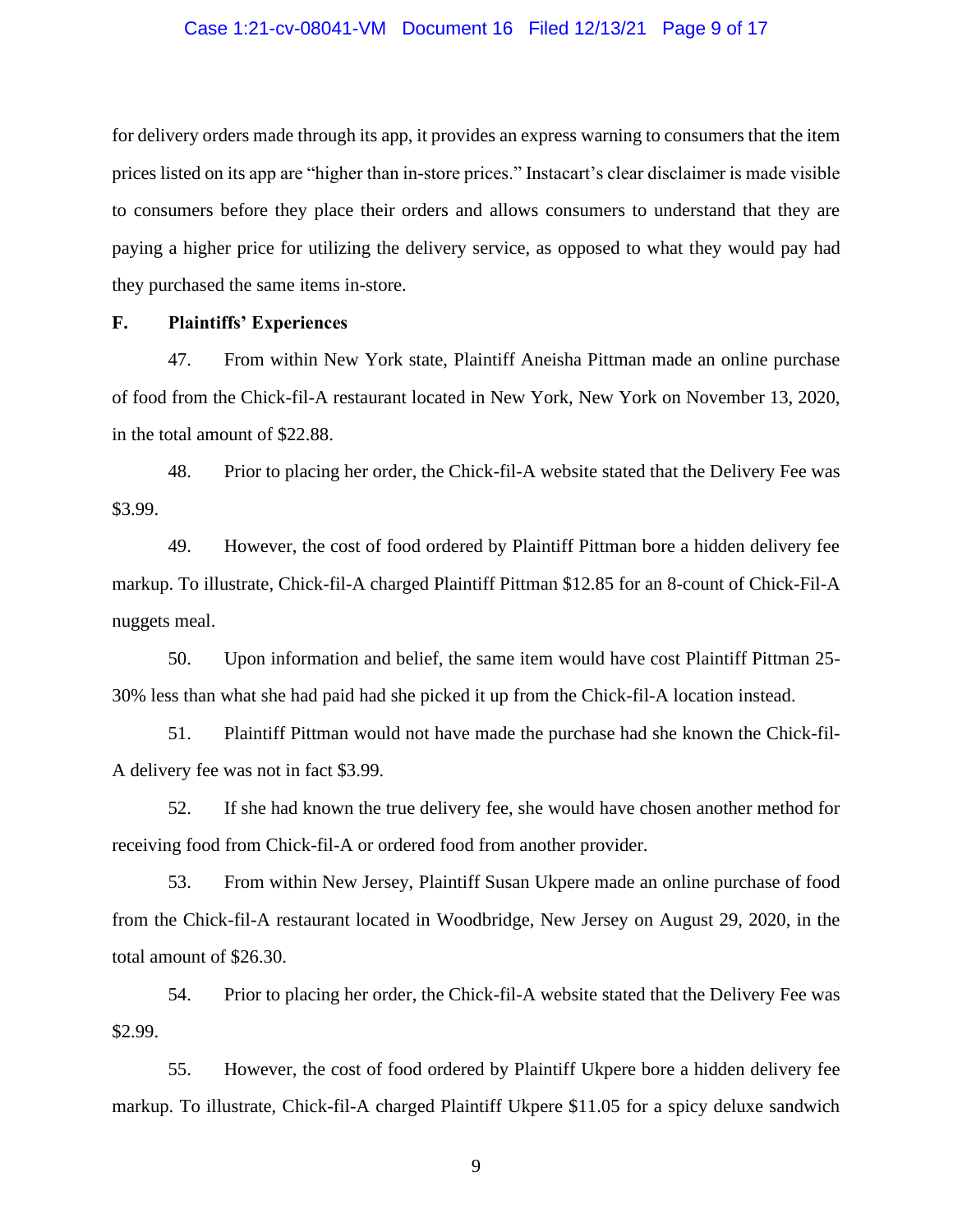#### Case 1:21-cv-08041-VM Document 16 Filed 12/13/21 Page 10 of 17

meal.

56. Upon information and belief, the same item would have cost Plaintiff Ukpere 25- 30% less than what she had paid had she picked it up from the Chick-fil-A location instead.

57. Plaintiff Ukpere would not have made the purchase had she known the Chick-fil-A delivery fee was not in fact \$2.99.

58. If she had known the true delivery fee, she would have chosen another method for receiving food from Chick-fil-A or ordered from another provider.

59. On November 4, 2020 and February 17, 2021, Plaintiff Ukpere placed similar orders of food for delivery from the Chick-fil-A restaurant located in Woodbridge, New Jersey, and in each instance, Chick-fil-A represented the Delivery Fee as \$2.99. However, in each instance, the cost of food ordered by Plaintiff Ukpere bore a hidden delivery fee markup of 25- 30% more than what she would have paid for the identical items had she picked them up from the Chick-fil-A location instead. Plaintiff Ukpere would not have made these purchases had she known the Chick-fil-A delivery fee was not in fact \$2.99.

## **CLASS ALLEGATIONS**

60. Pursuant to Federal Rule of Civil Procedure 23, Plaintiffs bring this action on behalf

of themselves and Classes of similarly situated persons defined as follows:

#### **New York Class:**

All persons in New York who, within the applicable statute of limitations preceding the filing of this action to the date of class certification, ordered food delivery through the Chick-fil-A mobile app or website, and were assessed higher delivery charges than represented.

#### **New Jersey Class:**

All persons in New Jersey who, within the applicable statute of limitations preceding the filing of this action to the date of class certification, ordered food delivery through the Chick-fil-A mobile app or website, and were assessed higher delivery charges than represented.

#### **Nationwide Class:**

All persons who, within the applicable statute of limitations preceding the filing of this action to the date of class certification, ordered food delivery through the Chick-fil-A mobile app or website, and were assessed higher delivery charges than represented.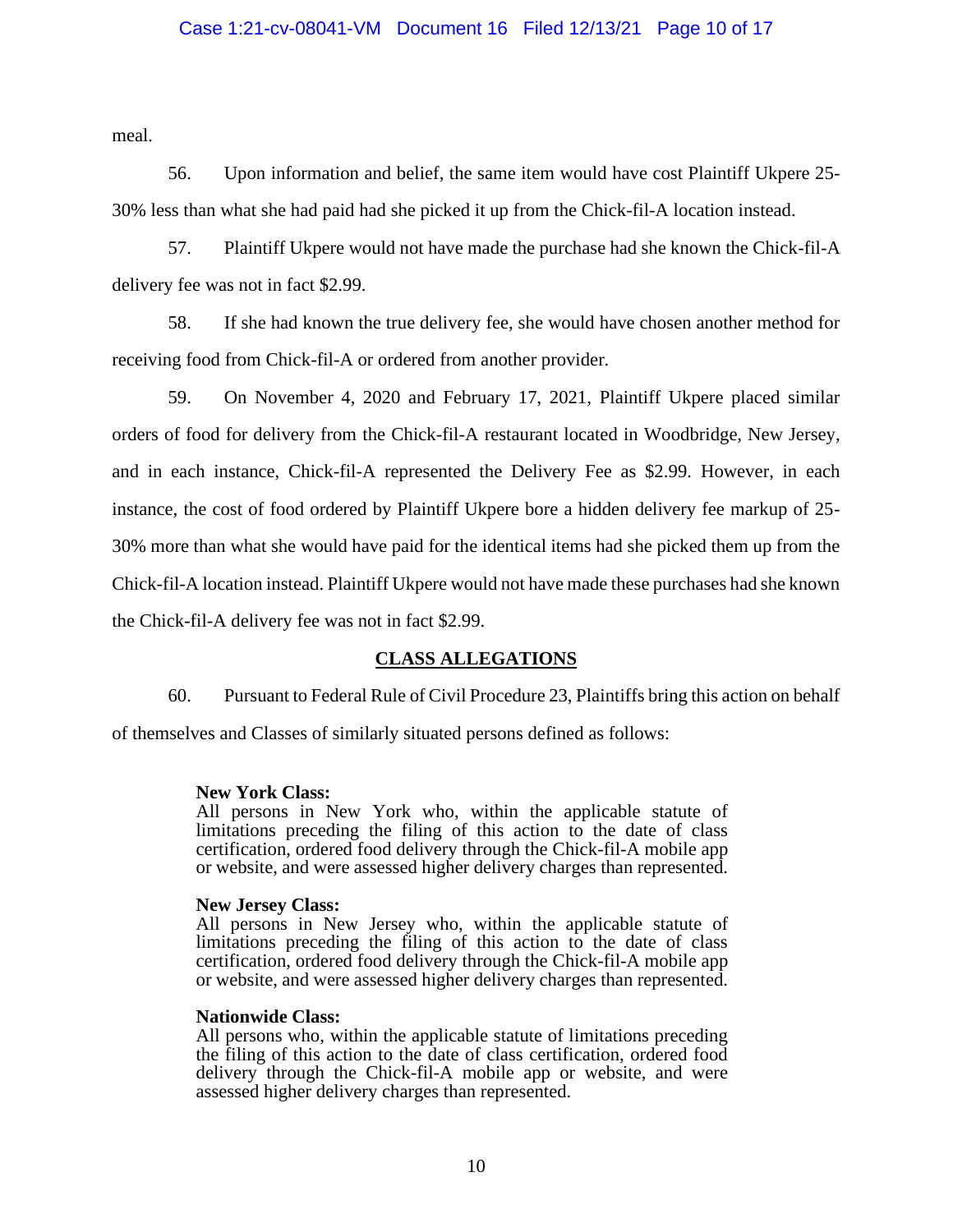#### Case 1:21-cv-08041-VM Document 16 Filed 12/13/21 Page 11 of 17

61. Excluded from the Classes are Defendant, any entities in which they have a controlling interest, any of their parents, subsidiaries, affiliates, officers, directors, employees and members of such persons' immediate families, and the presiding judge(s) in this case, and their staff. Plaintiffs reserve the right to expand, limit, modify, or amend this class definition, including the addition of one or more subclasses, in connection with his motion for class certification, or at any other time, based upon, *inter alia,* changing circumstances and/or new facts obtained during discovery.

62. **Numerosity**: At this time, Plaintiffs do not know the exact size of the Classes; however, due to the nature of the trade and commerce involved, Plaintiffs believe that the Class members are well into the thousands, and thus are so numerous that joinder of all members is impractical. The number and identities of Class members is administratively feasible and can be determined through appropriate discovery in the possession of the Defendant.

63. **Commonality**: There are questions of law or fact common to the Classes, which include, but are not limited to the following:

- a. Whether during the class period, Defendant deceptively represented Delivery Fees on food deliveries ordered through the Chick-fil-A website and mobile app;
- b. Whether Defendant's alleged misconduct misled or had the tendency to mislead consumers;
- c. Whether Defendant engaged in unfair, unlawful, and/or fraudulent business practices under the laws asserted;
- d. Whether Defendant's alleged conduct constitutes violations of the laws asserted;
- e. Whether Plaintiffs and members of the Classes were harmed by Defendant's misrepresentations;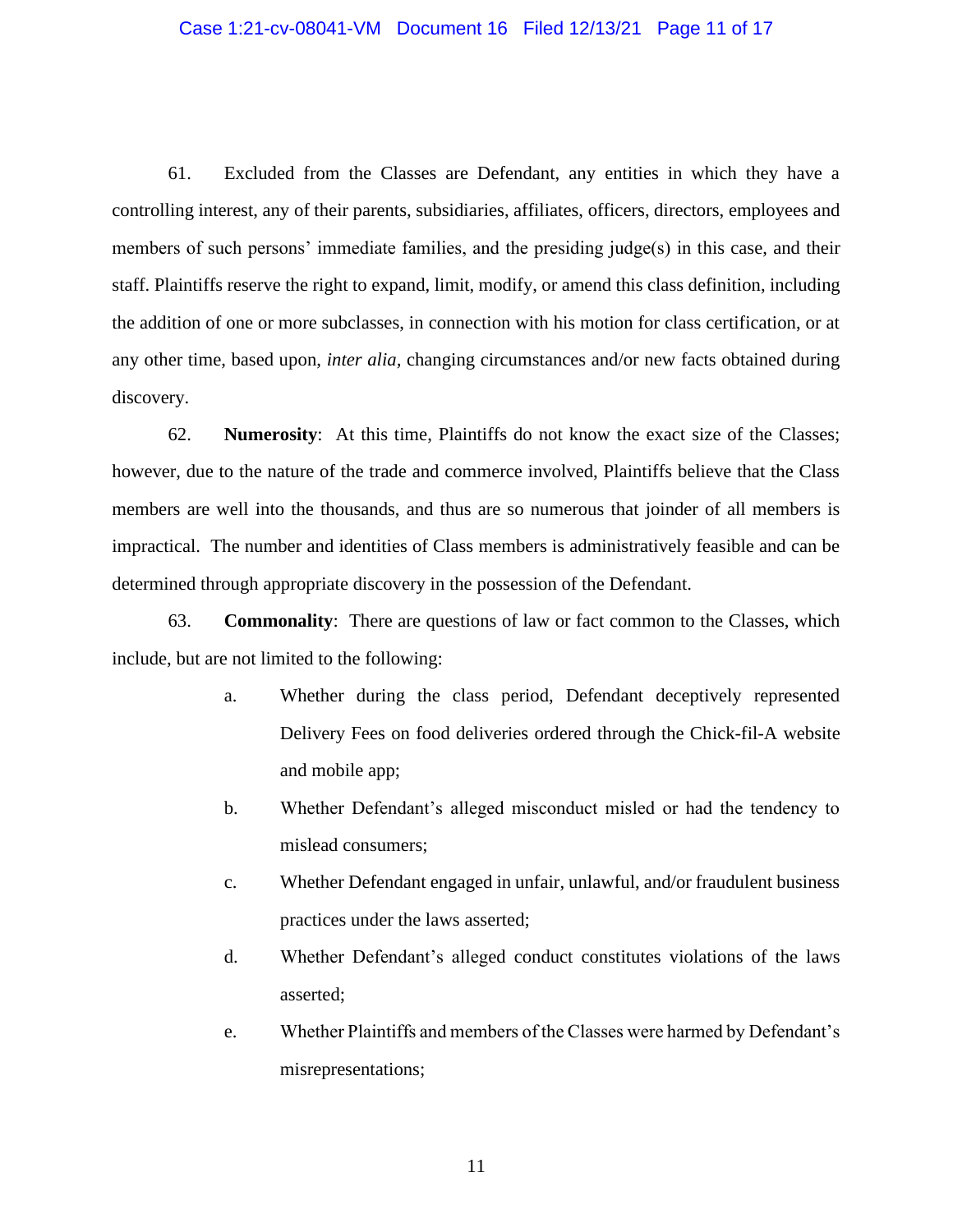- f. Whether Plaintiffs and the Classes have been damaged, and if so, the proper measure of damages; and
- g. Whether an injunction is necessary to prevent Defendant from continuing to deceptively represent low-price, flat delivery fees on food deliveries ordered through the Chick-fil-A website and mobile app.

64. **Typicality**: Like Plaintiffs, many other consumers ordered food for delivery from Chick-fil-A's website or mobile app, believing delivery to be the flat fee represented based on Defendant's representations. Plaintiffs' claims are typical of the claims of the Classes because Plaintiffs and each Class member was injured by Defendant's false representations about the true nature of the delivery fee. Plaintiffs and the Classes have suffered the same or similar injury as a result of Defendant's false, deceptive and misleading representations. Plaintiffs' claims and the claims of members of the Classes emanate from the same legal theory, Plaintiffs' claims are typical of the claims of the Classes, and, therefore, class treatment is appropriate.

65. **Adequacy of Representation**: Plaintiffs are committed to pursuing this action and have retained counsel competent and experienced in prosecuting and resolving consumer class actions. Plaintiffs will fairly and adequately represent the interests of the Classes and do not have any interests adverse to those of the Classes.

66. **The Proposed Classes Satisfy the Prerequisites for Injunctive Relief**. Defendant has acted or refused to act on grounds generally applicable to the Classes, thereby making appropriate final injunctive and equitable relief with respect to the Classes as a whole. Plaintiffs remain interested in ordering food for delivery through Chick-fil-A's website and mobile app; there is no way for them to know when or if Defendant will cease deceptively misrepresenting the cost of delivery.

67. Specifically, Defendant should be ordered to cease from representing their delivery service as a low-price, flat delivery fee and to disclose the true nature of their delivery fee.

68. Defendant's ongoing and systematic practices make declaratory relief with respect to the Classes appropriate.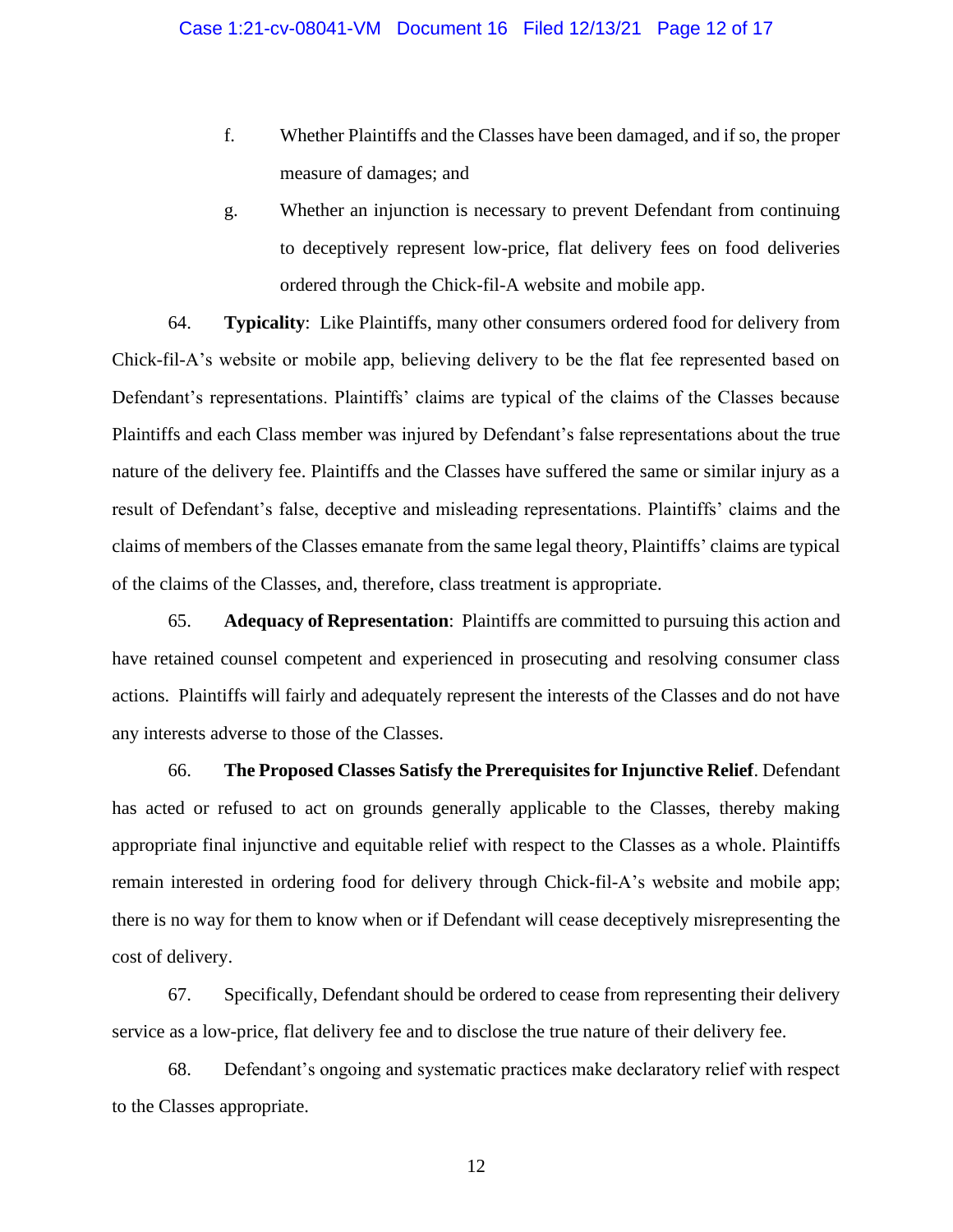#### Case 1:21-cv-08041-VM Document 16 Filed 12/13/21 Page 13 of 17

69. **The Proposed Classes Satisfy the Prerequisites for Damages**. The common questions of law and fact enumerated above predominate over questions affecting only individual members of the Classes, and a class action is the superior method for fair and efficient adjudication of the controversy. The likelihood that individual members of the Classes will prosecute separate actions is remote due to the extensive time and considerable expense necessary to conduct such litigation, especially when compared to the relatively modest amount of monetary, injunctive, and equitable relief at issue for each individual Class member.

## **FIRST CLAIM FOR RELIEF Deceptive Acts Or Practices – N.Y. Gen. Bus. Law § 349 (Asserted on Behalf of the New York Class)**

70. Plaintiffs repeat and re-allege the above allegations as if fully set forth herein.

71. This cause of action is brought under New York's General Business Law § 349, *et seq.*

72. N.Y. Gen. Bus. Law § 349(a) provides that "[d]eceptive acts or practices in the conduct of any business, trade or commerce or in the furnishing of any service in this state are hereby declared unlawful."

73. Chick-fil-A committed deceptive acts and practices in violation of N.Y. Gen. Bus. Law § 349 by affirmatively and knowingly misrepresenting on its website and mobile app that it provides a flat, low-cost delivery fee of \$2.99 or \$3.99 for food orders, when, in reality, it hides delivery charges through hidden food markups applied exclusively to delivery orders.

74. Chick-fil-A's actions regarding its food delivery service, as described herein, are deceptive acts or practices in the conduct of business trade or commerce of food and in the furnishing of food delivery services.

75. The deceptive acts or practices and the furnishing of food delivery services took place in this State because Chick-fil-A operates in this State and because the food delivery transaction took place in this State when Chick-fil-A accepted Plaintiff's food delivery order placed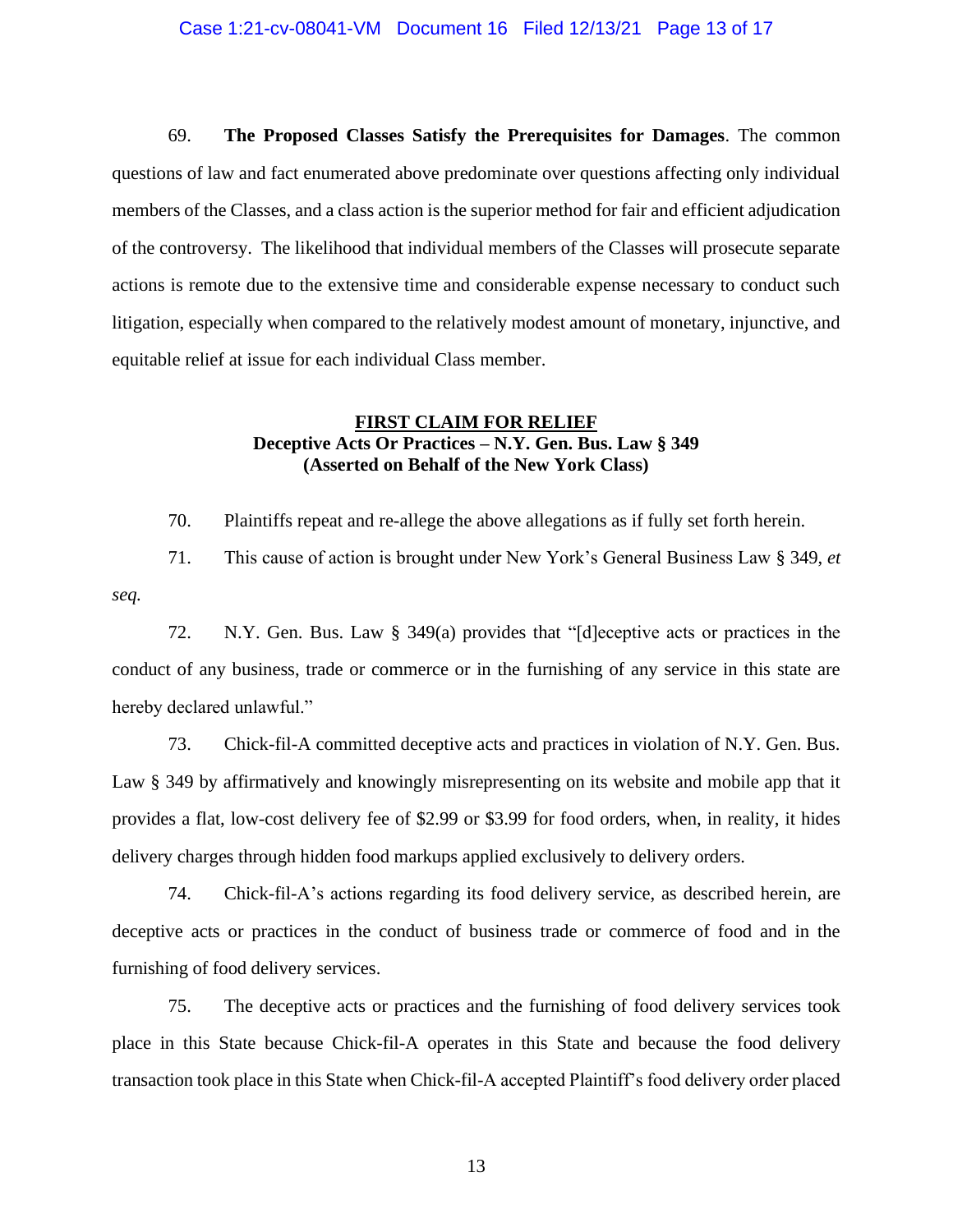#### Case 1:21-cv-08041-VM Document 16 Filed 12/13/21 Page 14 of 17

on the Chick-fil-A website or mobile app in this State. In short, the underlying nature of the deceptive transactions occurred in New York.

76. N.Y. Gen. Bus. Law § 349(h) provides that "any person who has been injured by reason of any violation of this section may bring an action in his own name to enjoin such unlawful act or practice, an action to recover his actual damages or fifty dollars, whichever is greater, or both such actions."

77. Plaintiff and the Class have been injured by Defendant's violations of N.Y. Gen. Bus. Law § 349.

78. Defendant's misleading and deceptive conduct occurred, and continues to occur, in the course of Chick-fil-A's business.

79. As an actual and proximate result of Defendant's misconduct, Plaintiff and the Class were injured and suffered damages.

80. Defendant is liable to Plaintiff and the Class for damages in amounts to be proven at trial.

## **SECOND CLAIM FOR RELIEF Violation of New Jersey Consumer Fraud Act, N.J. Stat. Ann. § 56:8-1** *et seq.* **(Asserted on Behalf of the New Jersey Class)**

81. Plaintiffs repeat and re-allege the above allegations as if fully set forth herein.

82. This cause of action is brought under New Jersey's Consumer Fraud Act, § 56:8-1, *et seq.*, (the "NJCFA").

83. The NJCFA protects consumers from "any unconscionable commercial practice, deception, fraud, false pretense, false promise, misrepresentation, or the knowing, concealment, suppression, or omission, in connection with the sale or advertisement of any merchandise…" N.J. Stat. Ann. § 56:8-2.

84. Chick-fil-A's food items constitute "merchandise" within the definition of the NJCFA. § 56:8-1(c).

85. Chick-fil-A violated the NJCFA by knowingly misrepresenting on its mobile app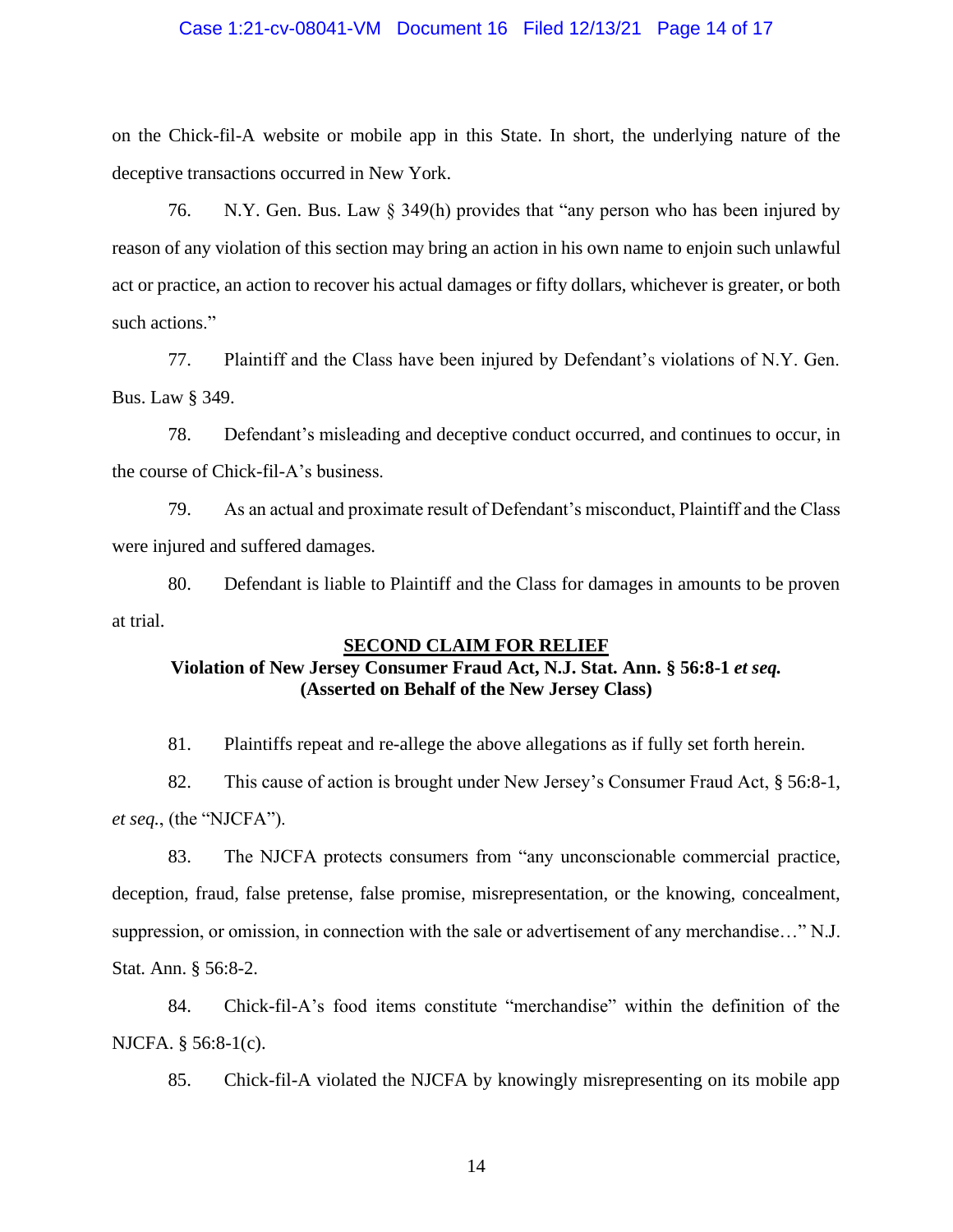#### Case 1:21-cv-08041-VM Document 16 Filed 12/13/21 Page 15 of 17

and website that it provides a flat, low-cost delivery fee of \$2.99 or \$3.99 for food orders, when, in reality, it hides delivery charges through hidden food markups applied exclusively to delivery orders.

86. Defendant's affirmative misrepresentations and material omissions regarding the true nature of Chick-fil-A's Delivery Fee constitutes an unlawful practice under the NJCFA.

87. Plaintiff and the Class had no way of discerning that Defendant's representations were false and misleading, or otherwise learning the facts that Defendant had concealed or failed to disclose.

88. As a direct and proximate result of Defendant's deceptive, misleading, and unlawful acts and practices, Plaintiff and the Class suffered an ascertainable loss in that they paid a higher delivery charge than they had bargained for. Accordingly, they have suffered and will continue to suffer actual damages.

89. Plaintiff and the Class are entitled to relief including, but not limited to, actual damages, treble damages, statutory damages, injunctive relief, and/or attorney's fees and costs.

#### **THIRD CLAIM FOR RELIEF**

## **Breach of Contract (Asserted on behalf of the New York Class, the New Jersey Class, and the Nationwide Class)**

91. Plaintiffs repeat and re-allege the above allegations as if fully set forth herein.

92. Plaintiffs and Chick-fil-A have contracted for food delivery services, as embodied in the representations made in the Chick-fil-A app and website.

93. No contract provision authorizes Chick-fil-A be able to impose hidden delivery charges on its customers in addition to the "delivery charge" represented in its app and on its website.

94. Chick-fil-A breached the terms of its contract with consumers by charging an additional 25-30% more for food items ordered for "delivery" than the contracted-for "delivery charge."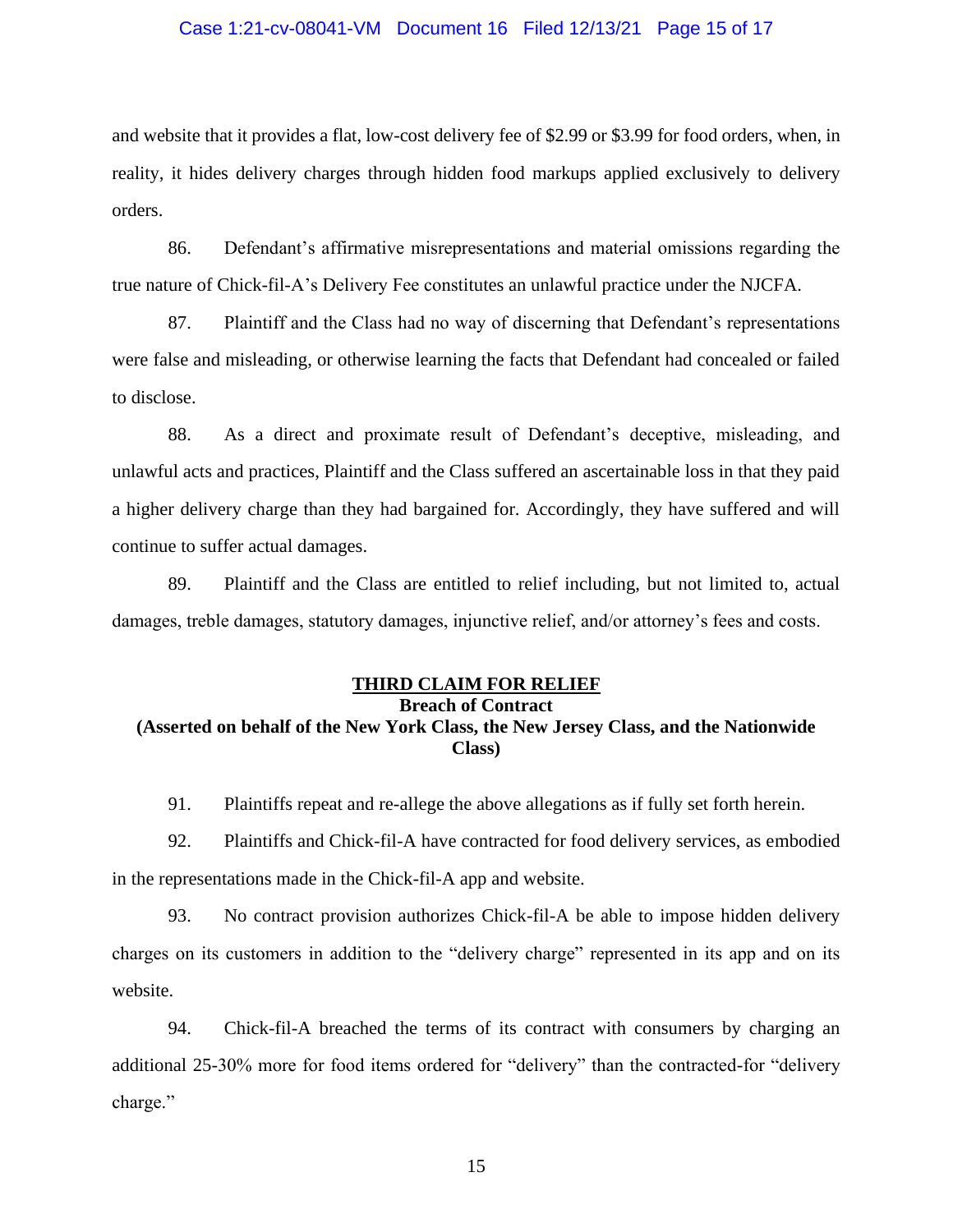#### Case 1:21-cv-08041-VM Document 16 Filed 12/13/21 Page 16 of 17

95. Plaintiffs and members of the Classes have performed all, or substantially all, of the obligations imposed on them under the contract.

96. Plaintiffs and members of the Classes have sustained damages as a result of Defendant's breach of the contract and breach of the implied covenant of good faith and fair dealing.

#### **FOURTH CLAIM FOR RELIEF**

**Unjust Enrichment**

# **(Asserted on behalf of the New York Class, the New Jersey Class, and the Nationwide Class)**

97. Plaintiffs repeat and re-allege the above allegations as if fully set forth herein.

98. This Count is brought solely in the alternative. Plaintiffs acknowledge that the breach of contract claim cannot be tried along with unjust enrichment.

99. To the detriment of Plaintiffs and the Classes, Defendant has been, and continues to be, unjustly enriched as a result of its wrongful conduct alleged herein.

100. Defendant unfairly, deceptively, unjustly, and/or unlawfully seized and accepted said benefits which, under the circumstances, would be unjust to allow Defendant to retain.

101. Plaintiffs and the Classes, therefore, seek disgorgement of all wrongfully obtained fees received by Defendant as a result of its inequitable conduct as more fully stated herein.

#### **PRAYER FOR RELIEF**

**WHEREFORE**, Plaintiffs on behalf of themselves and the Classes seek judgment in an amount to be determined at trial, as follows:

- (a) For an order enjoining Defendant from continuing the unlawful practices set forth above;
- (b) For declaratory and injunctive relief as set forth above;
- (c) For an order requiring Defendant to disgorge and make restitution of all monies it acquired by means of the unlawful practices set forth above;
- (d) For compensatory damages according to proof;
- (e) For punitive damages according to proof;